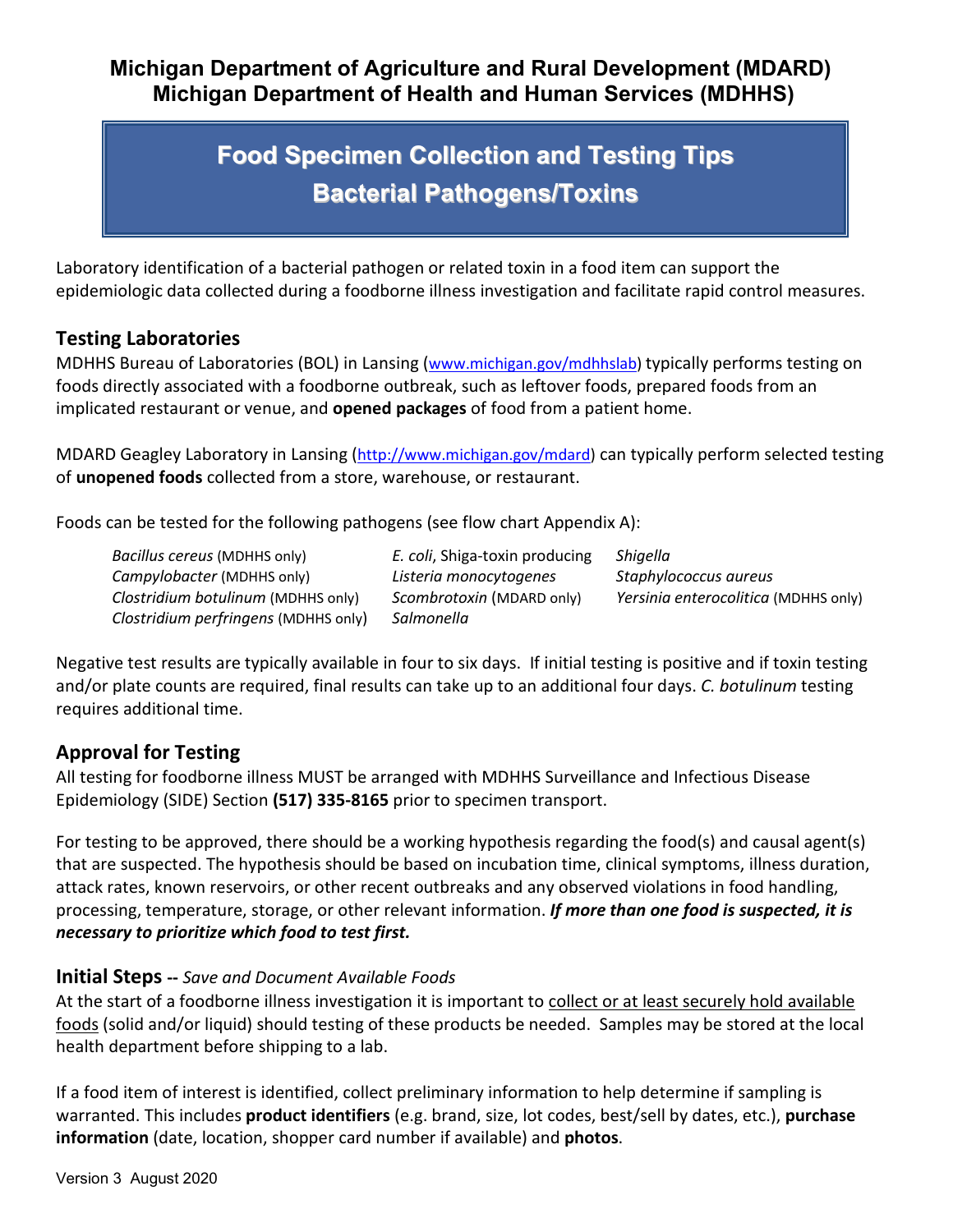| <b>General Guidelines - Food Sample Collection</b>                       |                                                                                                          |  |
|--------------------------------------------------------------------------|----------------------------------------------------------------------------------------------------------|--|
| Develop                                                                  | Identify priorities, techniques, roles, responsibilities, and necessary equipment to                     |  |
| Plan:                                                                    | determine when, what, and how to sample                                                                  |  |
|                                                                          | Allow for enough time at the sample site<br>$\circ$                                                      |  |
|                                                                          | Utilize menu and data from epidemiologic interviews to identify the most suspect foods                   |  |
|                                                                          | Keep samples secure and ensure prompt transport to the lab                                               |  |
| What to                                                                  | Sample leftovers of food(s) eaten                                                                        |  |
| sample:                                                                  | Intact packages of food item(s) of interest                                                              |  |
|                                                                          | If leftovers are not available, try to sample food(s) prepared the same day/meal, such as:<br>$\bullet$  |  |
|                                                                          | Discarded foods or containers (check storage or garbage areas)<br>$\circ$                                |  |
|                                                                          | Bulk storage containers of suspect foods<br>$\circ$                                                      |  |
|                                                                          | Table scrapings or food residues from utensils or equipment<br>$\circ$                                   |  |
|                                                                          | Ingredients or raw items used in the suspect food<br>$\circ$                                             |  |
|                                                                          | Foods known to be associated with the pathogen in question                                               |  |
| <b>Obtain Photos</b>                                                     |                                                                                                          |  |
| Photo Tips:                                                              | Photos should clearly show the overall contents, packaging, labeling, weight or volume,<br>$\bullet$     |  |
|                                                                          | markings, 'sell-by-date', production date, code numbers, establishment numbers/seals                     |  |
|                                                                          | Take photos from multiple angles/sides to capture all information and markings                           |  |
|                                                                          | Photos of the food item should be taken at the location where you obtained it                            |  |
|                                                                          | (refrigerator, freezer, buffet line, etc.)                                                               |  |
|                                                                          | Avoid blurriness, glare, shadows, reflections and show the item scale and dimensions                     |  |
| Samples should be <b>Aseptic, Representative, and an Adequate Amount</b> |                                                                                                          |  |
|                                                                          | Aseptic Sampling: (does not increase microbial load)                                                     |  |
| <b>Aseptic Tips:</b>                                                     | Wash hands and don sterile gloves. Use sterile implements to aseptically transfer food to<br>$\bullet$   |  |
|                                                                          | a sterile container or sterile whirl-pak bag                                                             |  |
|                                                                          | Avoid contact with sample, non-sterile equipment, or contaminated items. Avoid touching                  |  |
|                                                                          | sterile surfaces of sampling utensils and the inside of sterile container                                |  |
|                                                                          | Only fill whirl-pak bags 2/3rd full                                                                      |  |
| <b>Representative Sample Collection</b>                                  |                                                                                                          |  |
| All Items:                                                               | Submit items in original packaging if possible<br>$\bullet$                                              |  |
| Large Items:                                                             | Collect whole item if possible, OR<br>$\bullet$                                                          |  |
|                                                                          | Sample geometric center and several other locations throughout product                                   |  |
| Meal                                                                     | Package each different food item separately<br>$\bullet$                                                 |  |
| Components                                                               | Do not comingle different items in the same sample                                                       |  |
| <b>Food Types</b>                                                        |                                                                                                          |  |
| Solids (i.e.                                                             | For large items, separate portions with a sterile utensil and transfer to sterile container<br>$\bullet$ |  |
| roasts,                                                                  | Ensure that the sample is representative<br>$\bullet$                                                    |  |
| casseroles):                                                             | Sample size minimum: 50-100g (4 oz)<br>$\bullet$                                                         |  |
| Liquids (i.e.                                                            | Thoroughly stir, shake, or mix to obtain a homogenous sample<br>$\bullet$                                |  |
| beverages,                                                               | Wearing sterile gloves pour the liquid into a sterile leakproof container                                |  |
| gravy, soup):                                                            | If necessary, a sterile ladle or scoop may also be used to sample a bulk liquid<br>$\bullet$             |  |
| *Excludes                                                                | Sample size minimum: 50-100g (4 oz)                                                                      |  |
| water samples                                                            |                                                                                                          |  |
| Packaged                                                                 | If possible, submit an unopened package processed in the same lot as the suspect food<br>$\bullet$       |  |
| food:                                                                    | Alternately, obtain a sample of suspected food from the same package                                     |  |